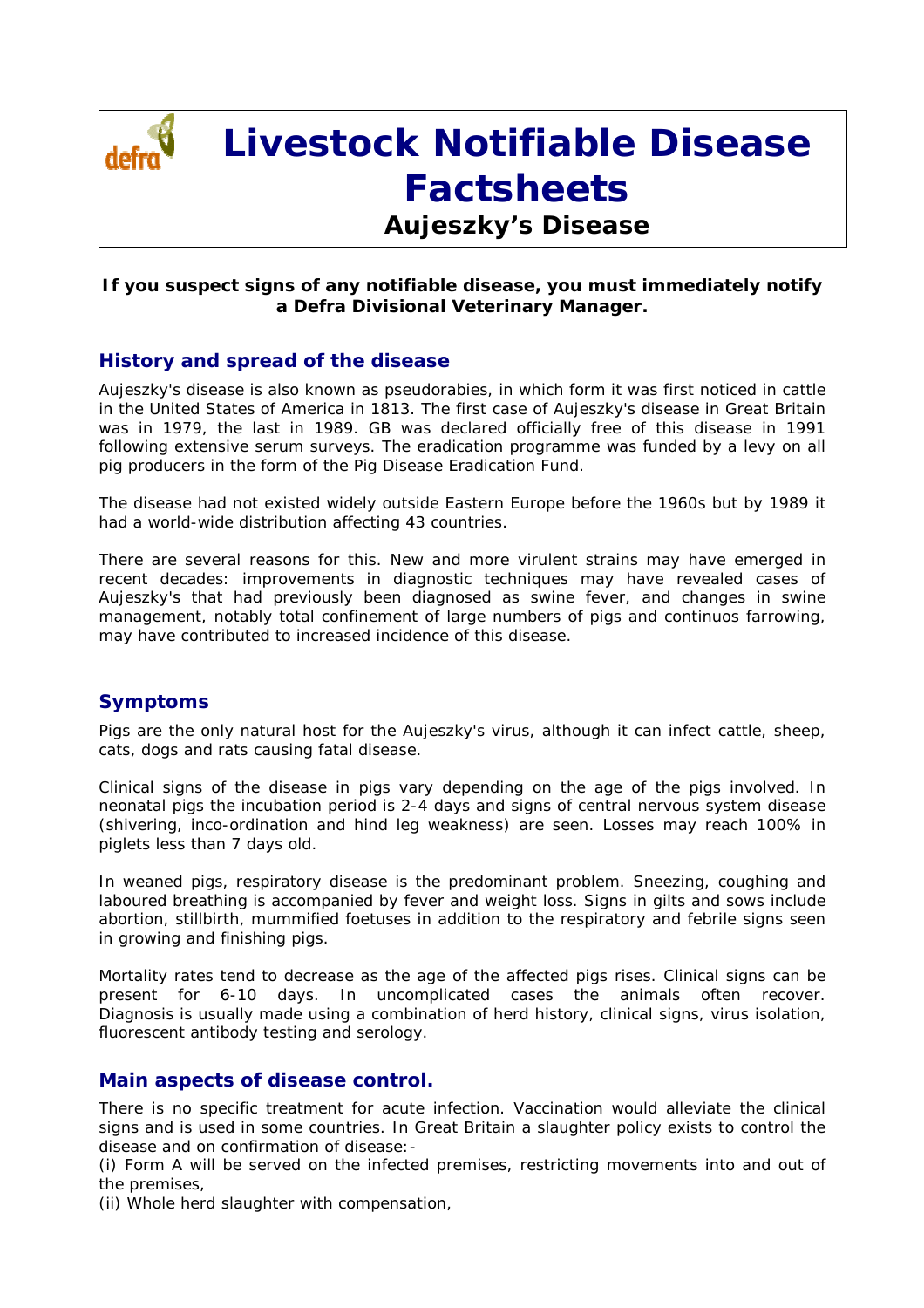- -apparently healthy and marketable pigs will be transported to a slaughterhouse -sick and unmarketable pigs will be slaughtered on the premises,
- (iii) Cleansing and disinfection of the premises and removal of restrictions.

# **Legislation - Great Britain**

The Aujeszky's Disease Order 1983 requires the notification of suspected disease in animals and slaughter of pigs on infected premises. It also provides for movement controls on all animals and products onto and off an infected premises and movement control of pigs within an infected area.

The Diseases of Animals (Seizure) Order 1993 provides powers to seize and destroy anything other than a live animal in order to prevent the spread of disease.

The Pig Industry Levy Act 1983 empowers the Meat and Livestock Commission to collect a levy to cover the cost of compensation for the value of pigs and other things destroyed to prevent the spread of disease. The Pig Disease Eradication Fund is held by a company registered by the National Farmers' Union. Since Great Britain declared freedom from Aujeszky's disease, collection of the levy on finished pigs at slaughterhouses has ceased, but a reserve fund is retained and the mechanism to restart the levy remains in place.

The Animal By-Products (Amendment) (England) Order 2001 prohibits the feeding of catering waste to livestock and the bringing of catering waste onto livestock premises.

#### **Compensation**

The Aujeszky's Disease (Compensation for Swine) Order 1983 provides that the compensation shall be the animal's market value immediately before it was slaughtered had it not been affected with or exposed to Aujeszky's disease, subject to a maximum of £300.

# **Legislation - EU**

Aujeszky's disease is compulsorily notifiable in the EU, but there is no specific EU legislation laying down detailed measures for controlling outbreaks of this disease. However, Aujeszky's disease is included in the requirements of Council Directive 90/429 laying down animal health requirements applicable to intra-Community trade and imports of semen of domestic animals of the porcine species, and in Council Directive 97/12 amending and updating Directive 64/432/EEC on health problems affecting intra-Community trade in bovine animals and swine.

In addition, Commission Decisions 93/24 and 93/244 now revoked and replaced by Commission Decision 2001/618/EC concerned additional guarantees relating to pigs destined for certain parts of the territory of the Community or to Member States or regions free of the disease.

In addition, there is:

- Commission Decision 2001/618/EC of 23 July 2001 concerning additional guarantees to Aujeszky's disease for pigs destined for certain parts of the territory of the Community.
- Commission Decision 2004/212/EC of 6 January 2004 on Community health conditions on imports of animals and fresh meat including minced meat from third countries and amending Decisions 79/542/EEC, 2000/572/EC and 2000/585/EC includes provision for guarantees of freedom from Aujeszky's disease.
- Commission Decision 2004/320/EC of 31 March 2004 amended Decisions 93/52/EEC, 2001/618/EC and 2003/467/EC as regards the status of acceding countries with regard